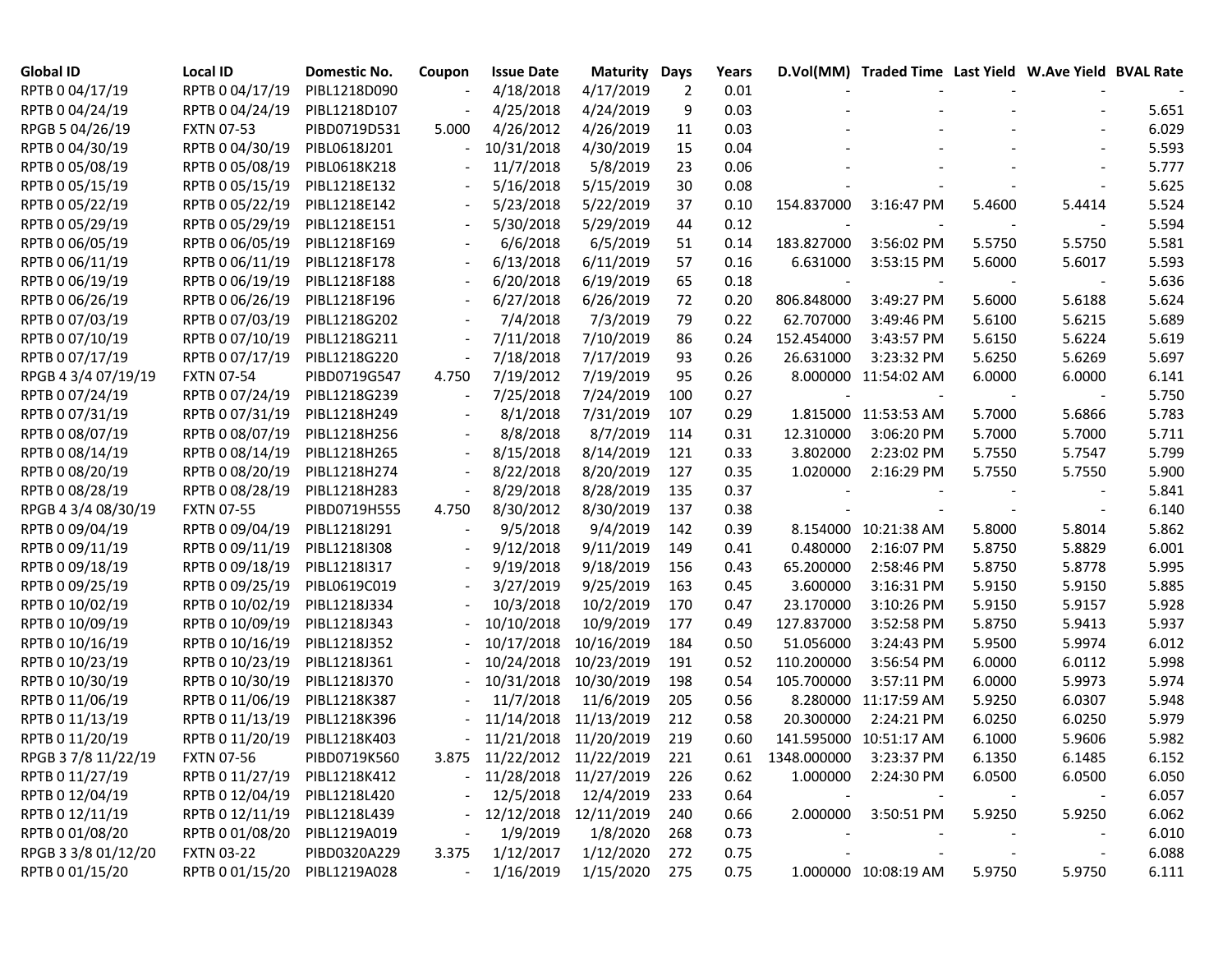| <b>Global ID</b>     | <b>Local ID</b>   | Domestic No. | Coupon                   | <b>Issue Date</b> | <b>Maturity</b> | Days | Years |             | D.Vol(MM) Traded Time Last Yield W.Ave Yield BVAL Rate |        |                          |       |
|----------------------|-------------------|--------------|--------------------------|-------------------|-----------------|------|-------|-------------|--------------------------------------------------------|--------|--------------------------|-------|
| RPTB 0 01/22/20      | RPTB 0 01/22/20   | PIBL1219A037 |                          | 1/23/2019         | 1/22/2020       | 282  | 0.77  | 6.251000    | 2:37:43 PM                                             | 6.0200 | 6.0200                   | 6.083 |
| RPTB 0 01/29/20      | RPTB 0 01/29/20   | PIBL1219A046 |                          | 1/30/2019         | 1/29/2020       | 289  | 0.79  |             |                                                        |        |                          | 6.000 |
| RPTB 0 02/05/20      | RPTB 0 02/05/20   | PIBL1219B054 |                          | 2/6/2019          | 2/5/2020        | 296  | 0.81  |             |                                                        |        |                          | 6.100 |
| RPTB 0 02/12/20      | RPTB 0 02/12/20   | PIBL1219B063 |                          | 2/13/2019         | 2/12/2020       | 303  | 0.83  |             | 300.000000 11:49:58 AM                                 | 6.0750 | 6.0750                   | 6.087 |
| RPGB 7 3/4 02/18/20  | <b>FXTN 10-50</b> | PIBD1020B508 | 7.750                    | 2/18/2010         | 2/18/2020       | 309  | 0.85  | 5.000000    | 3:43:09 PM                                             | 6.0500 | 6.0500                   | 5.952 |
| RPTB 0 02/19/20      | RPTB 0 02/19/20   | PIBL1219B072 |                          | 2/20/2019         | 2/19/2020       | 310  | 0.85  |             |                                                        |        |                          | 6.082 |
| RPTB 0 03/11/20      | RPTB 0 03/11/20   | PIBL1219C106 |                          | 3/13/2019         | 3/11/2020       | 331  | 0.91  |             |                                                        |        | $\overline{\phantom{a}}$ | 6.099 |
| RPTB 0 03/18/20      | RPTB 0 03/18/20   | PIBL1219C115 | $\overline{\phantom{a}}$ | 3/20/2019         | 3/18/2020       | 338  | 0.93  |             | 0.785000 10:51:07 AM                                   | 6.1250 | 6.1250                   | 6.080 |
| RPTB 0 03/25/20      | RPTB 0 03/25/20   | PIBL1219C124 | $\blacksquare$           | 3/27/2019         | 3/25/2020       | 345  | 0.95  |             |                                                        |        |                          | 6.108 |
| RPTB 0 04/01/20      | RPTB 0 04/01/20   | PIBL1219D132 | $\overline{\phantom{a}}$ | 4/3/2019          | 4/1/2020        | 352  | 0.96  | 2.970000    | 2:13:55 PM                                             | 5.9500 | 5.9500                   | 6.080 |
| RPTB 0 04/08/20      | RPTB 0 04/08/20   | PIBL1219D141 |                          | 4/10/2019         | 4/8/2020        | 359  | 0.98  | 233.779000  | 3:32:51 PM                                             | 6.0250 | 6.0333                   | 6.036 |
| RPGB 4 1/4 04/11/20  | RTB 03-08         | PIID0320D087 | 4.250                    | 4/11/2017         | 4/11/2020       | 362  | 0.99  | 30.613000   | 2:52:29 PM                                             | 6.0000 | 6.0279                   | 5.982 |
| RPGB 7 1/4 08/19/20  | RTB 10-01         | PIID1020H015 | 7.250                    | 8/19/2010         | 8/19/2020       | 492  | 1.35  |             |                                                        |        |                          | 6.004 |
| RPGB 3 3/8 08/20/20  | <b>FXTN 05-73</b> | PIBD0520H735 | 3.375                    | 8/20/2015         | 8/20/2020       | 493  | 1.35  | 61.600000   | 3:01:23 PM                                             | 5.9500 | 5.9500                   | 5.955 |
| RPGB 6 1/8 09/16/20  | <b>FXTN 10-51</b> | PIBD1020I510 | 6.125                    | 9/16/2010         | 9/16/2020       | 520  | 1.42  |             |                                                        |        |                          | 6.070 |
| RPGB 5 7/8 12/16/20  | <b>FXTN 10-52</b> | PIBD1020L525 | 5.875                    | 12/16/2010        | 12/16/2020      | 611  | 1.67  |             |                                                        |        |                          | 5.912 |
| RPGB 4 1/4 01/25/21  | <b>FXTN 03-23</b> | PIBD0321A236 | 4.250                    | 1/25/2018         | 1/25/2021       | 651  | 1.78  |             |                                                        |        | $\overline{\phantom{a}}$ | 6.027 |
| RPGB 7 3/8 03/03/21  | RTB 10-02         | PIID1021C027 | 7.375                    | 3/3/2011          | 3/3/2021        | 688  | 1.88  | 1.000000    | 9:37:46 AM                                             | 6.0000 | 6.0000                   | 6.012 |
| RPGB 3 1/2 03/20/21  | <b>FXTN 07-57</b> | PIBD0721C574 | 3.500                    | 3/20/2014         | 3/20/2021       | 705  | 1.93  | 6.000000    | 3:39:27 PM                                             | 6.0400 | 6.0275                   | 5.954 |
| RPGB 6 1/2 04/28/21  | <b>FXTN 10-53</b> | PIBD1021D531 | 6.500                    | 4/28/2011         | 4/28/2021       | 744  | 2.04  | 0.500000    | 3:11:00 PM                                             | 5.9200 | 5.9200                   | 6.034 |
| RPGB 4 7/8 06/13/21  | RTB 03-09         | PIID0321F092 | 4.875                    | 6/13/2018         | 6/13/2021       | 790  | 2.16  | 5.055000    | 3:12:29 PM                                             | 5.8000 | 5.8538                   | 5.927 |
| RPGB 5 3/4 10/20/21  | RTB 10-03         | PIID1021J039 | 5.750                    | 10/20/2011        | 10/20/2021      | 919  | 2.52  |             |                                                        |        |                          | 6.086 |
| RPGB 5 3/4 11/24/21  | <b>FXTN 10-55</b> | PIBD1021K551 | 5.750                    | 11/24/2011        | 11/24/2021      | 954  | 2.61  |             |                                                        |        |                          | 6.098 |
| RPGB 63/8 01/19/22   | <b>FXTN 10-54</b> | PIBD1022G545 | 6.375                    | 7/19/2011         | 1/19/2022 1010  |      | 2.77  |             |                                                        |        |                          | 6.083 |
| RPGB 4 01/26/22      | <b>FXTN 05-74</b> | PIBD0522A747 | 4.000                    | 1/26/2017         | 1/26/2022 1017  |      | 2.78  |             |                                                        |        |                          | 5.840 |
| RPGB 15 03/14/22     | <b>FXTN 20-02</b> | PIBD2022C021 | 15.000                   | 3/14/2002         | 3/14/2022 1064  |      | 2.91  |             |                                                        |        |                          | 5.784 |
| RPGB 4 7/8 08/02/22  | <b>FXTN 10-56</b> | PIBD1022H562 | 4.875                    | 8/2/2012          | 8/2/2022 1205   |      | 3.30  |             |                                                        |        |                          | 6.084 |
| RPGB 4 3/4 09/13/22  | <b>FXTN 10-57</b> | PIBD1022I570 | 4.750                    | 9/13/2012         | 9/13/2022 1247  |      | 3.41  |             |                                                        |        |                          | 6.002 |
| RPGB 12 3/4 10/17/22 | <b>FXTN 20-03</b> | PIBD2022J033 | 12.750                   | 10/17/2002        | 10/17/2022 1281 |      | 3.51  |             |                                                        |        |                          | 5.917 |
| RPGB 4 5/8 12/04/22  | RTB 05-11         | PIID0522L114 | 4.625                    | 12/4/2017         | 12/4/2022 1329  |      | 3.64  | 17.435000   | 3:18:52 PM                                             | 5.9250 | 5.9171                   | 5.851 |
| RPGB 4 12/06/22      | <b>FXTN 10-58</b> | PIBD1022L585 | 4.000                    | 12/6/2012         | 12/6/2022 1331  |      | 3.64  |             |                                                        |        |                          | 5.984 |
| RPGB 13 02/20/23     | <b>FXTN 20-04</b> | PIBD2023B048 | 13.000                   | 2/20/2003         | 2/20/2023 1407  |      | 3.85  |             |                                                        |        | $\overline{\phantom{a}}$ | 5.928 |
| RPGB 5 1/2 03/08/23  | <b>FXTN 05-75</b> | PIBD0523C752 | 5.500                    | 3/8/2018          | 3/8/2023 1423   |      | 3.90  |             | 9.000000 10:52:13 AM                                   | 5.9000 | 5.9000                   | 5.791 |
| RPGB 3 1/2 04/21/23  | <b>FXTN 07-58</b> | PIBD0723D588 | 3.500                    | 4/21/2016         | 4/21/2023 1467  |      | 4.02  |             |                                                        |        | $\overline{\phantom{a}}$ | 5.772 |
| RPGB 11 7/8 05/29/23 | <b>FXTN 20-05</b> | PIBD2023E054 | 11.875                   | 5/29/2003         | 5/29/2023 1505  |      | 4.12  |             |                                                        |        |                          | 6.033 |
| RPGB 3 1/4 08/15/23  | RTB 10-04         | PIID1023H046 | 3.250                    | 8/15/2013         | 8/15/2023 1583  |      | 4.33  |             | 4.120000 2:43:15 PM                                    | 6.0500 | 6.0500                   | 6.210 |
| RPGB 11 3/8 10/23/23 | <b>FXTN 20-06</b> | PIBD2023J068 | 11.375                   | 10/23/2003        | 10/23/2023 1652 |      | 4.52  |             |                                                        |        |                          | 5.898 |
| RPGB 6 1/4 03/12/24  | RTB 05-12         | PIID0524C129 | 6.250                    | 3/12/2019         | 3/12/2024 1793  |      | 4.91  | 2905.544165 | 3:14:37 PM                                             | 5.9150 | 5.9060                   | 5.914 |
| RPGB 4 1/2 04/20/24  | <b>FXTN 07-59</b> | PIBD0724D595 | 4.500                    | 4/20/2017         | 4/20/2024 1832  |      | 5.02  |             |                                                        |        |                          | 5.677 |
| RPGB 12 3/8 06/03/24 | <b>FXTN 20-07</b> | PIBD2024F075 | 12.375                   | 6/3/2004          | 6/3/2024 1876   |      | 5.14  |             |                                                        |        |                          | 5.818 |
| RPGB 12 7/8 08/05/24 | <b>FXTN 20-08</b> | PIBD2024H086 | 12.875                   | 8/5/2004          | 8/5/2024 1939   |      | 5.31  |             |                                                        |        |                          | 5.905 |
| RPGB 4 1/8 08/20/24  | <b>FXTN 10-59</b> | PIBD1024H595 | 4.125                    | 8/20/2014         | 8/20/2024 1954  |      | 5.35  |             | 2.504000 9:57:42 AM                                    | 6.0000 | 6.0000                   | 6.155 |
|                      |                   |              |                          |                   |                 |      |       |             |                                                        |        |                          |       |